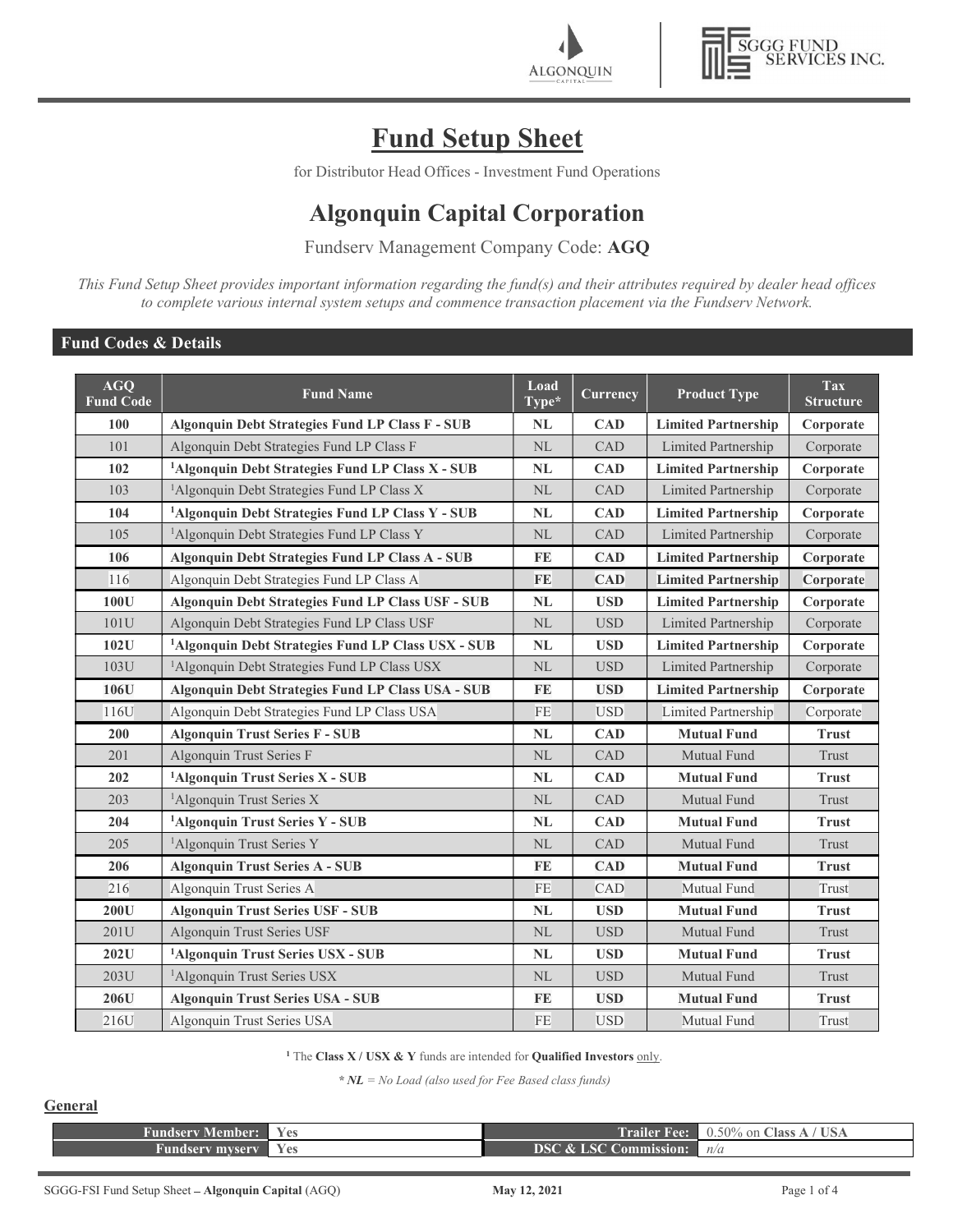

| <b>Dealer Account Inquiry:</b>              |                     |                            |                                                          |
|---------------------------------------------|---------------------|----------------------------|----------------------------------------------------------|
| <b>Classification:</b>                      | Global Fixed Income | <b>Management Fee:</b>     | 1.5 % on Class $F / USF & V$<br>$1.0\%$ on Class X / USX |
| <b>Offering Document Type:</b>              | Offering Memorandum | <b>Performance Fee:</b>    | 15 $\%$ on Class F / USF<br>10 % on Class $X /$ USX & Y  |
| <b>Bare Trustee Custodial</b><br>Agreement: | <b>IIROC</b> Signed | <b>Prices via Fundata:</b> | <b>Yes</b>                                               |

\* For complete fund details please download an FD (Fund Setup) File from Fundserv, or go to Fundserv Services Web  $\rightarrow$  Utilities  $\rightarrow$  Fund List or http://www.fundserv.com/customer-centre/fund-profiles.

# Transaction Details

#### **Purchases**

Only Purchases can be placed into Subscription Fund Codes ("Sub"), at a constant NAV of \$10.00. Fund initiated switches will be processed each month once the final NAV has been calculated, within 10 days of each month-end, moving positions from the Subscription Fund Codes into the Continuing Fund Codes. Redemptions and Transfers will not be accepted for the Subscription Fund Codes.

| <b>Pricing Frequency:</b>         | Monthly - last business day                                                             | <b>Client Name RSP Offered:</b>      | N <sub>0</sub>                       |
|-----------------------------------|-----------------------------------------------------------------------------------------|--------------------------------------|--------------------------------------|
|                                   |                                                                                         |                                      | \$25,000 for Class/Series A, USA,    |
|                                   |                                                                                         |                                      | <b>F &amp; USF</b>                   |
| <b>Cut-off Time:</b>              | $4:00$ pm ET                                                                            | <b>Minimum Initial Purchase:</b>     | \$250,000 for Class/Series X $\&$    |
|                                   |                                                                                         |                                      | <b>USX</b>                           |
|                                   |                                                                                         |                                      | <b>Negotiated for Class/Series Y</b> |
| *Custom Cut-off Date:             | n/a                                                                                     | <b>Minimum Subsequent Purchase:</b>  | \$5,000 (except Class A)             |
| <i>*Custom Price Date:</i>        | n/a                                                                                     | <b>Pre-Authorized Chequing (PAC)</b> | No                                   |
|                                   |                                                                                         | <b>Plans:</b>                        |                                      |
| <b>Settlement Date:</b>           | $T+1$                                                                                   | <b>PAC Minimums:</b>                 | n/a                                  |
| <b>Maximum Front End</b>          | n/a                                                                                     | <b>Management Fee Rebates</b>        | No                                   |
| <b>Commission:</b>                |                                                                                         | (MFR):                               |                                      |
| <b>Provincial Eligibility:</b>    | All Provinces & Territories                                                             | <b>Distribution Option:</b>          | Re-Invest only                       |
|                                   | <b>Distribution Frequency:</b><br><b>Offshore Investors Eligible:</b><br>N <sub>o</sub> |                                      | Annually for the Trust               |
|                                   |                                                                                         |                                      | Not Scheduled for the LP             |
| <b>US Investors Eligible:</b>     | No                                                                                      | <b>Tax Slip Type Issued:</b>         | T5013 for the LP                     |
|                                   |                                                                                         |                                      | T <sub>3</sub> for the Trust         |
| <b>Registered Plan &amp; TFSA</b> | <b>Yes</b> (for the Trust)                                                              | <b>Subscription Agreement</b>        | Yes (see below)                      |
| Eligibility:                      |                                                                                         | <b>Required:</b>                     |                                      |

Purchase Conditions:

Dealers/Advisors are required for all purchases to deliver a copy of the completed Subscription Agreement on the date the  $\bullet$ order is placed to Algonquin Capital via:

## Email to raj.tandon@algonquincap.com

**Original** documents are not required by the Manager, and should be retained by the dealer.

## **Redemptions**

Only Redemptions and Transfers can be placed into Continuing Fund Codes. Fund initiated switches will be processed each month once the final NAV has been calculated, within 10 days of each month-end, moving positions from the Subscription Fund Codes into the Continuing Fund Codes. Purchases will not be accepted for the Continuing Fund Codes.

|                                                 | <b>Pricing Frequency:</b> Monthly - last business day | <b>Settlement Date:</b>                      | $\sqrt{1+7}$ |
|-------------------------------------------------|-------------------------------------------------------|----------------------------------------------|--------------|
| <b>Cut-off Time:</b> $4:00 \text{pm ET}$        |                                                       | <b>Systematic Withdrawal Plans</b><br>(SWP): | - No         |
| <b>*Custom Cut-off Date:</b> T-25 Calendar Days |                                                       | <b>Early Redemption Fees (ERF):</b>          | n/a          |
| *Custom Price Date:                             | n/a                                                   | <b>DSC Rate &amp; Duration:</b>              | n/a          |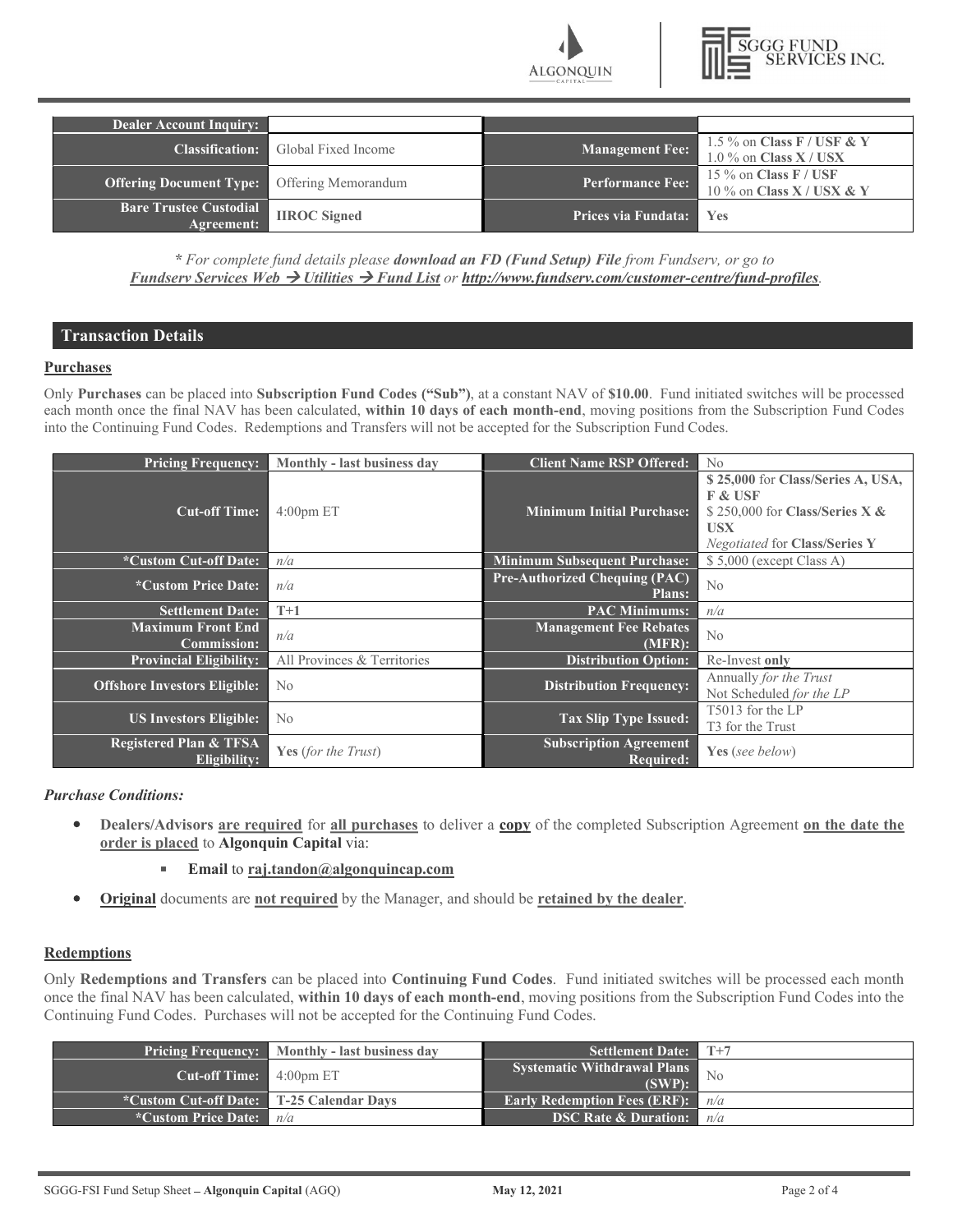**ALGONOUIN** 



## Transactions Allowed

| Buv:                            | <b>Yes</b>        | <b>External Transfer:</b> Yes       |                      |
|---------------------------------|-------------------|-------------------------------------|----------------------|
| <b>Commission Rebate:</b> $n/a$ |                   | In Cash Transfer (ICT):             | n/a                  |
| Switch:                         | n/a               | <b>Error Correction (AOT/REV):</b>  | n/a                  |
| Sell:                           | Yes               | <b>LSIF Rollover:</b>               | $\blacksquare$ $n/a$ |
| Fee:                            | $\blacksquare$ No | <b>Segregated Fund Reset:</b> $n/a$ |                      |
| <b>Internal Transfer:</b> Yes   |                   | <b>Segregated Fund Maturity:</b>    | n/a                  |

## Additional Information

#### Investment Objective

The primary objective of the Fund is to generate positive absolute returns with an emphasis on capital preservation and with a low correlation to traditional equity and fixed income markets. The Investment Manager will seek to achieve this objective by investing primarily in fixed income and derivative instruments of governments, financial institutions and corporations of North American (Canada and United States of America) as well as international markets.

#### **Distributions**

- $\bullet$ Trust: The Trust will distribute, in each year such portion of its annual net taxable income and net realized capital gains as will result in the Trust paying no tax, and, unless the Investment Manager decided otherwise, such distributions will be effected through the reinvestment thereof in additional Units of the applicable series of Units of the Trust at the applicable Net Asset Value per Unit computed for the Valuation Date on which such distribution is made.
- $\bullet$ LP: Distributions of allocated income may be made to Limited Partners from time to time at the discretion of the Investment Manager. The Investment Manager has no current intention to make any such distributions.

#### Management Fee

The Investment Manager will be entitled to receive a management fee on each Valuation Date that is the last business day of each  $\bullet$ calendar month in an amount that is equal to 1/12 of the % of the aggregate Net Asset Value of the Class Units as at such date (in each case, Net Asset Value is determined before deduction of the Redemption Deduction, or Profit Distribution, if any, allocable to such Units).

#### Performance Fee

- The General Partner shares in the profits of the Partnership by receiving distributions from the Partnership on the last business day in each year and upon the redemption of a Unit based on the increase, if any, in the Adjusted Net Asset Value of such Unit above the High Water Mark.
- Units of both the LP and the Trust will be issued in Series for the purpose of calculating the Performance Fee applicable to each Investor's Units.
- Sub-Series Roll-up At the end of each year, and following the payment of all fees and expenses of the Fund, the Investment Manager may determine that some or all series of the same class of Units will be re-designated as Series 1 Units (or other series, in the discretion of the Investment Manager) in order to reduce the number of outstanding series of each class. This will be accomplished by amending the Net Asset Value per Unit of all such series so that they are the same, and consolidating or subdividing the number of Units of each such series so the aggregate Net Asset Value of Units held by a unitholder does not change.

# Contact Information

#### Fund Company

|                      | Company Name: Algonquin Capital Corp.                    | Sales & Marketing Contact: Raj Tandon |                                      |
|----------------------|----------------------------------------------------------|---------------------------------------|--------------------------------------|
| Head Office Address: | 40 King Street West, Suite 3402,<br>Toronto, ON, M5H 3Y2 |                                       | Phone: 416-214-3493                  |
|                      | Phone: 416-214-3493                                      |                                       | Email: $rai.tandon@algonquincap.com$ |
| Website:             | www.algonquincap.com                                     |                                       |                                      |